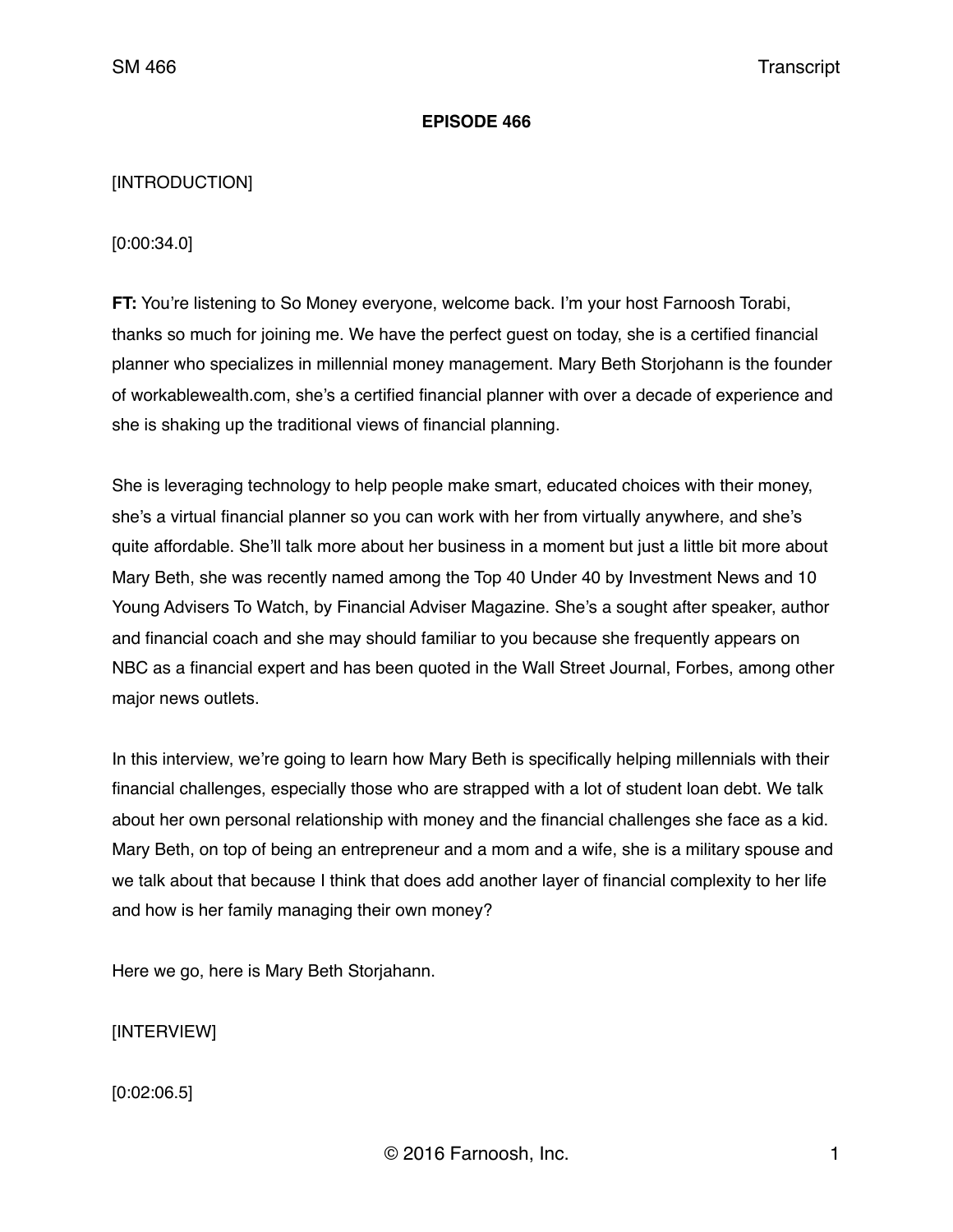**FT:** Mary Beth Storjahann, welcome to So Money.

[0:02:09.3]

**MBS:** Thanks so much for having me, I'm excited to be here.

[0:02:12.2]

**FT:** Yes, as the founder of Workable Wealth, you work primarily with millennials and I love that you reinvented kind of the way to address millennial financial concerns where there are a lot of people out there in my audience right now listening, who are thinking, "I would love to work with a financial advisor." But the perception is that you need to be "rich" or have a lot of assets in order to qualify to work with a wealth manager. You're trying to dispel those myths in your practice. Tell us a little about what you do and how you cater specifically to younger investors and families?

# [0:02:46.7]

**MBS:** Yeah. I launched Workable Wealth after spending about 10 years in the financial planning industry. I got my training wheels off while I was actually working with pre retirees and I got to see how things were done and learned and actually had a lot of experience there and I just felt again, like you said, there wasn't a lot of connection in terms of the younger generation.

So what I did, I launched workable wealth in 2013 and the way I work with clients is, it's the traditional kind of financial planning method but I basically want to make sure that I bring it back to the basics for them. So with clients, we're talking about everything, we're creating a plan for them, comprehensive in terms of are you trying to buy a house? Do you have a stock option at work? You don't actually understand how they work, can we help you leverage those to make me pay down debt or to reach some of those goals? Are we going to make sure that you're saving your 401(k) for retirement?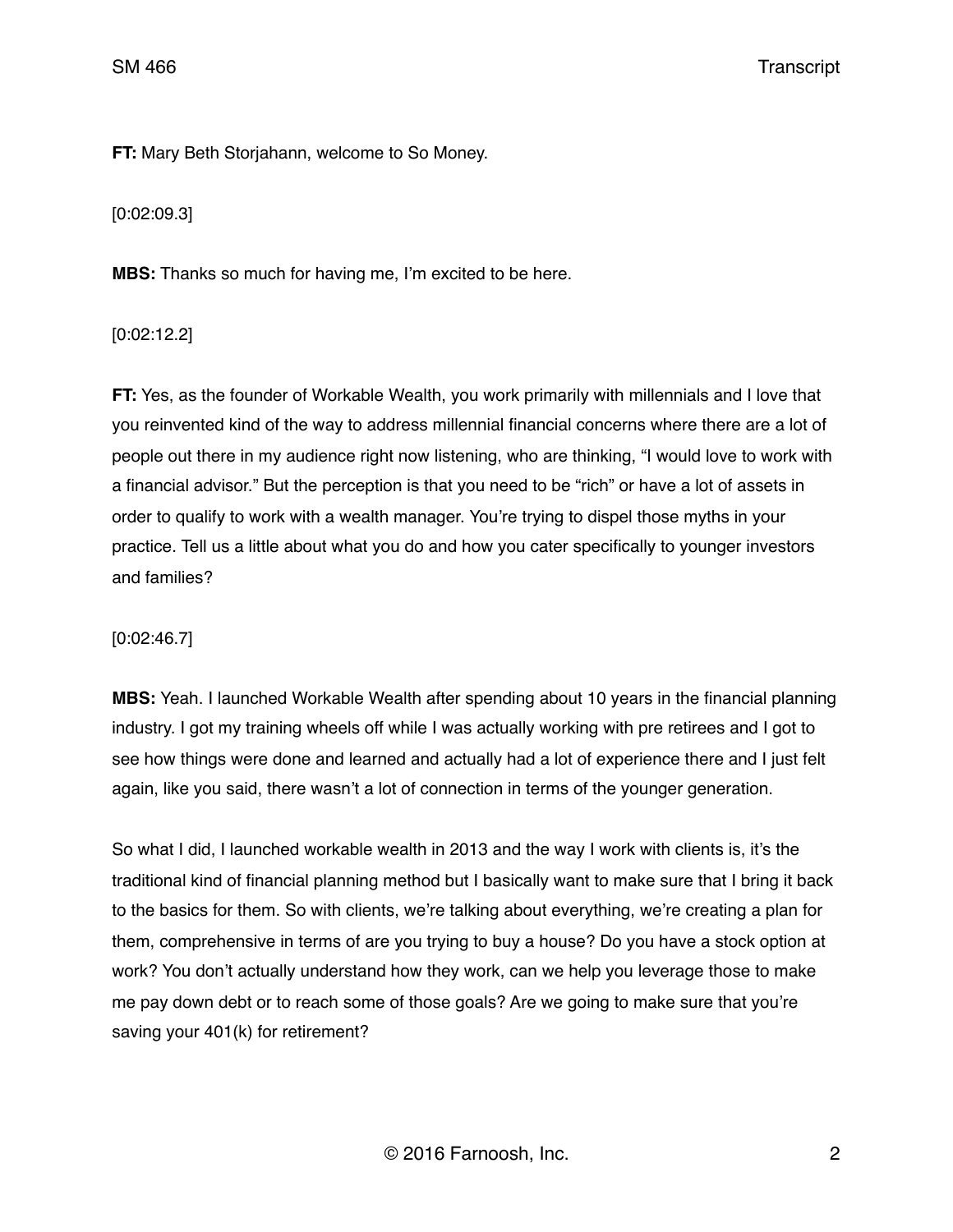So basically my clients come to me 20, 30's, 40's and they're going through some sort of life transitions and we basically work together to create a plan and so my clients all get basically a 10 to 15 page financial plan that includes their net worth statement, their cash flow, recommendations on all of those areas that I mentioned and the best thing that I do for my clients because I give them an action checklist. So that was one of the things. I manage a financial planning department for a few years before I launched Workable Wealth and I saw advisers and planners just, "Okay, here's your financial plan, here's your fancy 30 page report, you're good to go for retirement," and there was never anybody holding them accountable to actually implementing the things they need to do to get themselves on track.

So the problem with the one time financial planner, just handing all this document is there's no incentive for the client to actually get things done, there's nobody holding them accountable. So then you're either left to pick and choose what you want to do with some of the important stuff that could just, you know, life insurance and the state planning is always left to like last minute for no matter what your age is. So with the accountability checklist, what that checklist with clients, I basically created a prioritized list for them and I work with them. Each month I give them three things to get done from that list.

So we're working to get their lives organized whether it's something simple like you want to travel the world but you're putting it on your credit card and you're not setting aside the funds. Let's open a separate account for your, a travel savings account, you're going to put a side money monthly and you can take those annual trips because you're going to know that you have the money set aside. So even small things like that are like moving your emergency fund to a higher interest rate savings account online. All of those things are listed in that checklist and my clients get to basically work with me as a financial planner and an accountability coach to getting those things done.

[0:05:07.2]

**FT:** You're like a goal guru.

[0:05:08.6]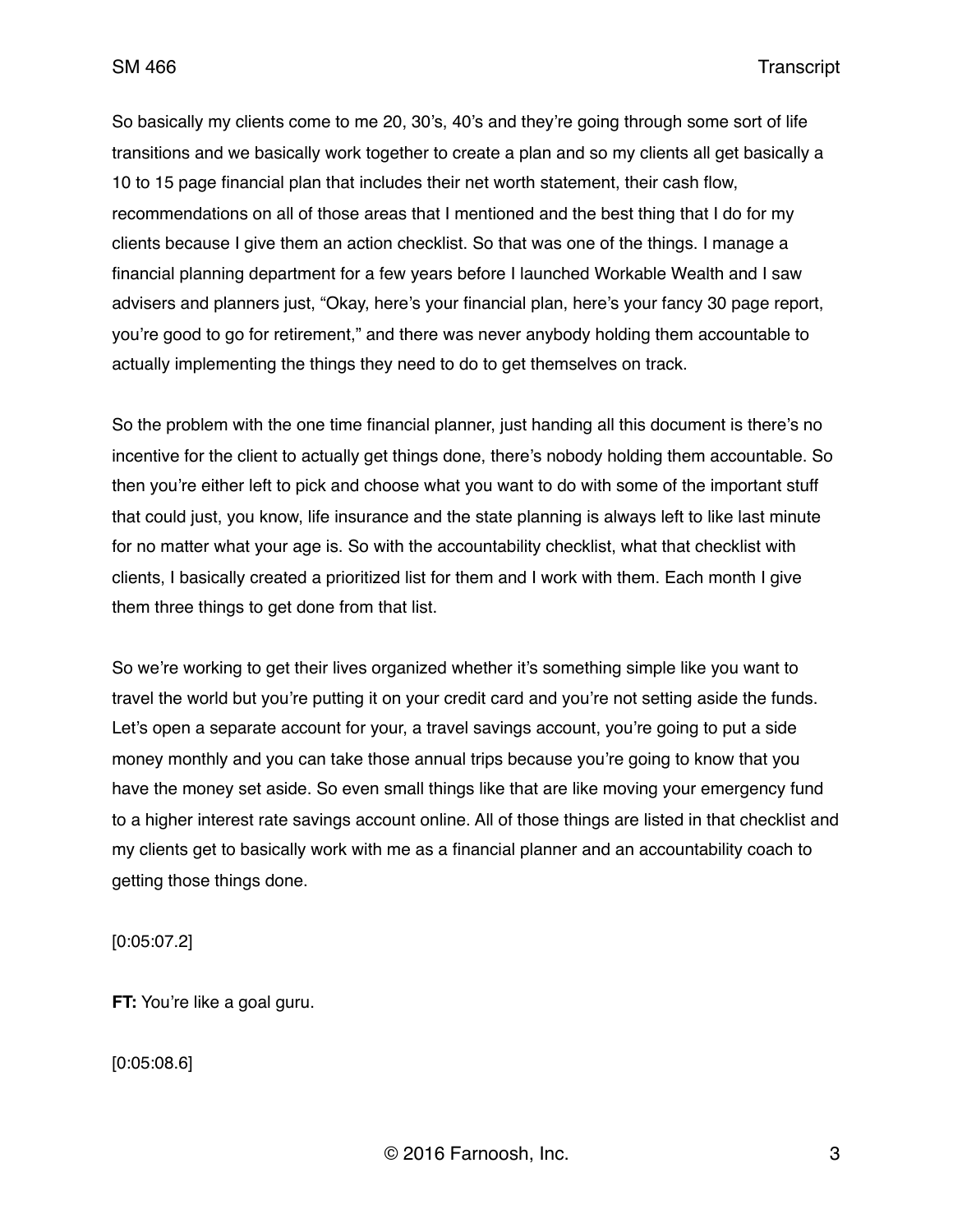**MBS:** Yeah, I really am.

[0:05:10.6]

**FT:** You like that? You can take that. I'm giving to you that as a gift, yes.

[0:05:13.6]

**MBS:** Yes. Thank you.

[0:05:15.6]

**FT:** I would assume that in some cases though, you might have to turn clients away. I'm only thinking because millennials have, some of them have so much student loan debt or just so much other kinds of debt or they're under earning that it's difficult to establish the fun goals, whether it's short term, long term. What are some of the challenges you find in working with millennials given this handicaps that some of them have?

[0:05:43.7]

**MBS:** So you're right. Some of them just aren't in a place to be able to pay for advice and so some of the challenges I've found, just from being in business now for a few years, everybody needs it, everybody needs help. Everybody could use help and have affordable and accessible help and that's when basically if I find somebody that needs help and tons of credit card debt, a student loan debt or they're really just trying to get started with your savings or how to pick their 401(k) investments.

When somebody reaches out to me, what I've done in my business, I actually have an email that I send back to people who need help in one specific area that points them in a ton of different directions in terms of online resource. Not a ton, but I give them like five to 10 resources they can use online to basically begin to enhance their own financial education. So just by even people listening to your podcast, they're enhancing their financial education that way. So I always encourage people to reach out.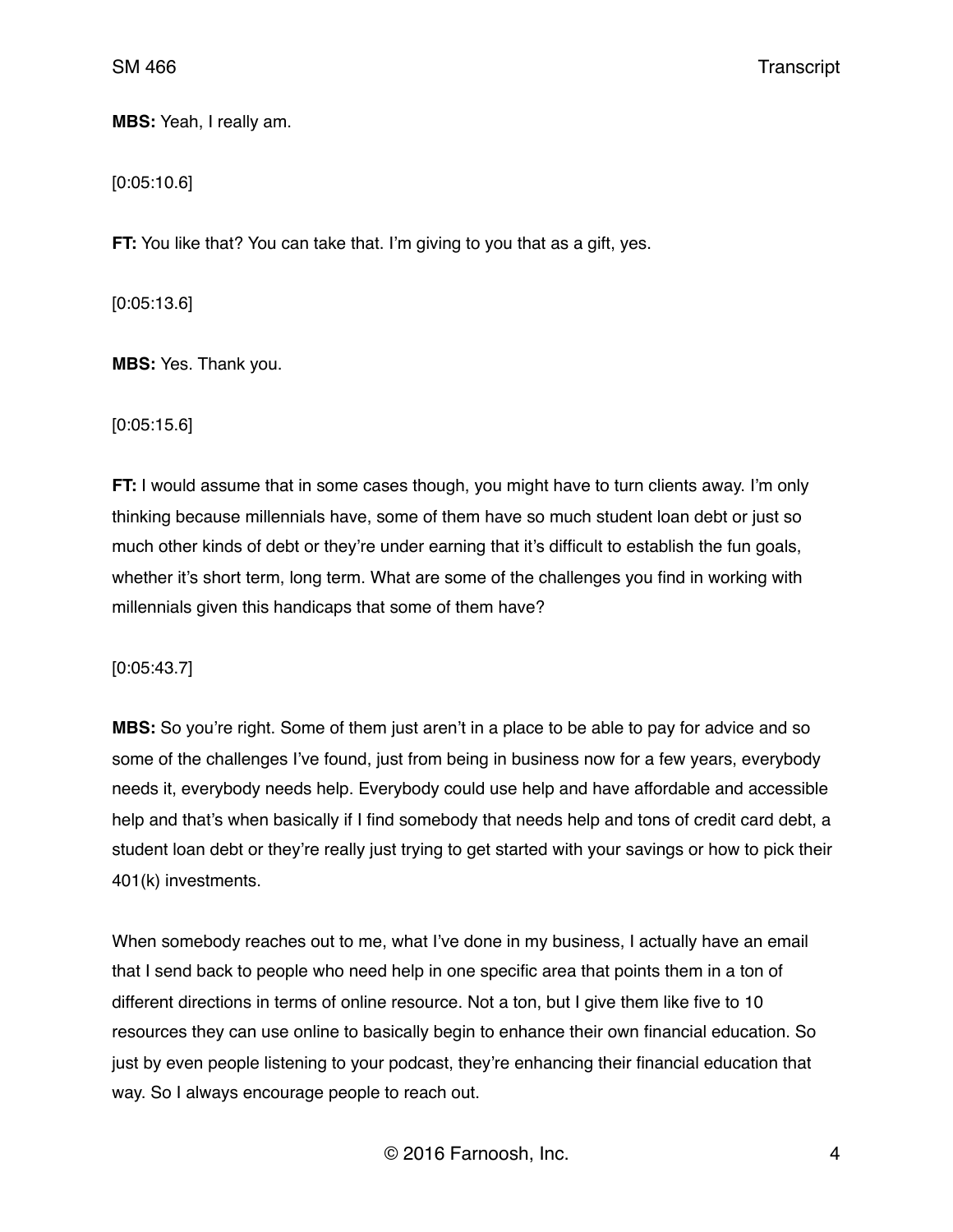[0:06:25.9]

**FT:** So I'm on the list?

[0:06:26.0]

**MBS:** You're on the list, you're on the list.

[0:06:28.9]

**FT:** What other resources? I'm curious.

[0:06:31.2]

**MBS:** So XYPN, for example, I don't do individual off sessions anymore just because my business has grown. But if somebody is looking for like a one time consult, I'll direct them back to the XY Planning Network. They can typically find there who will do something like a focus session, which is the one time session for a couple of hundred dollars and I think it goes from like around \$500, somebody will help you figure out your student loan pay down strategy specifically.

So I'll direct them back to XYPN, I have a couple of other coaches who will do just cash flow planning only, a debt pay down strategy. So if somebody is in that early basics, that basic stage, I'll point them there. I also direct them to my book now, *Work Your Wealth,* that came out this year. Your podcast, Stacking Benjamin's podcast and then some blog posts that I have online, depending on what the topic is.

[0:07:17.7]

**FT:** How much do you cost?

[0:07:19.9]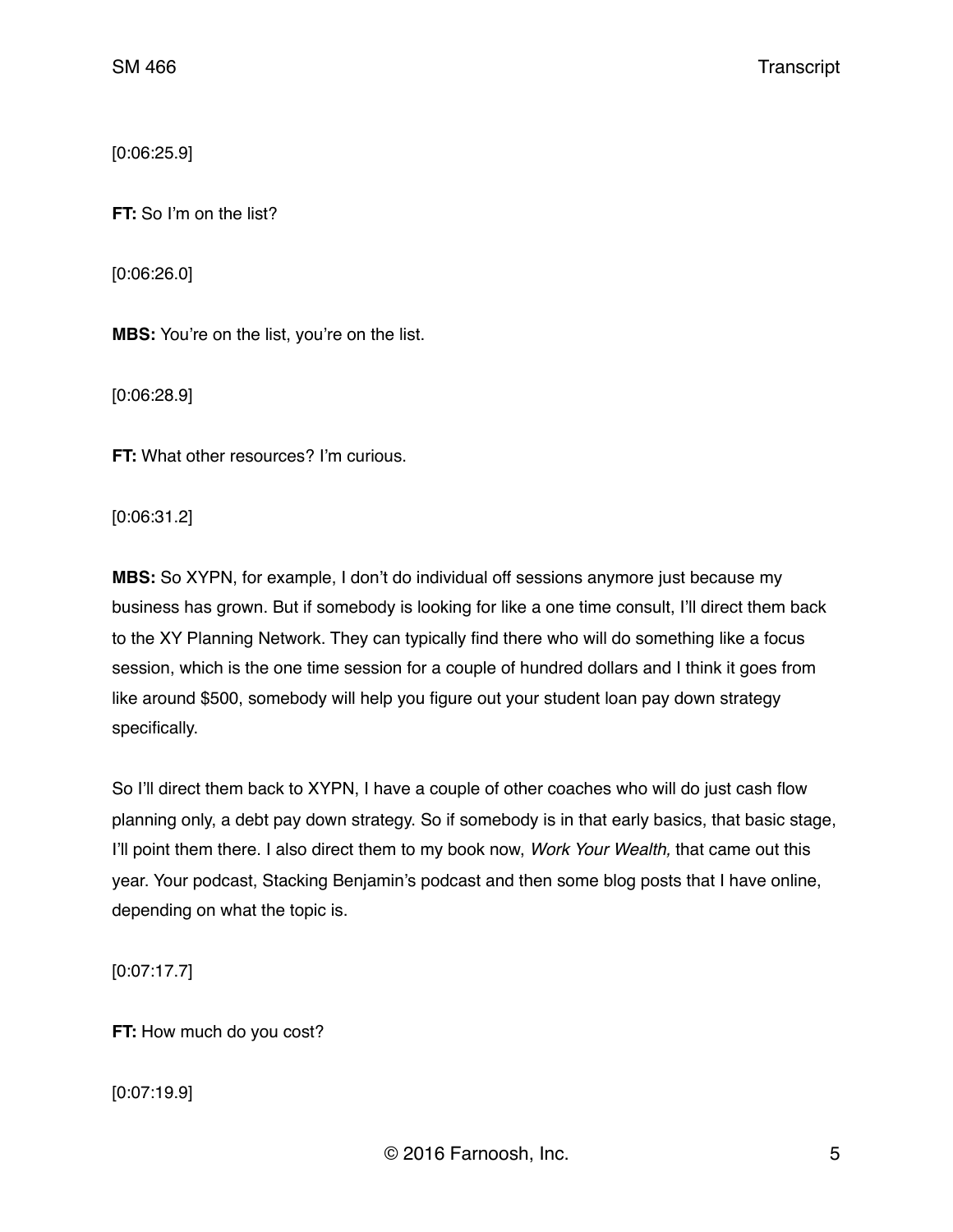**MBS:** So my fees right now is start minimum \$1,500 upfront and \$167 a month, that's like the low range.

[0:07:25.5]

**FT:** The \$1,500 upfront is that to get the plan?

[0:07:28.5]

**MBS:** Yeah, that's like the onboarding fee basically, and then investments is on top of that too. Investment management is in addition to that.

[0:07:34.9]

**FT:** Yeah, tell us a little bit about the investment management portion, that's also kind of redesigned to cater more to the millennials that want to save money.

[0:07:43.8]

**MBS:** Yeah, investment management, the thing is a lot of people are like, "Oh I just need help with my IRA that has \$15,000 in it," and unfortunately, so I only do investment management for people who are also doing financial planning because it's basically a part of the whole package. But the investment management portion, I partner with Betterment Institutional, so the interesting thing that I'm sure you've heard in the industry right now is that robo advisers are going to replace financial planners, which I think is absolutely ridiculous.

I think they're great in terms of partnership though and allowing us to work together to leverage their platforms and services. So I partner with Betterment Institutional and I charge 95 bases points, which is 95% of 1% and that actually includes Betterment's fee as well for that platform. So I cover that within the fee.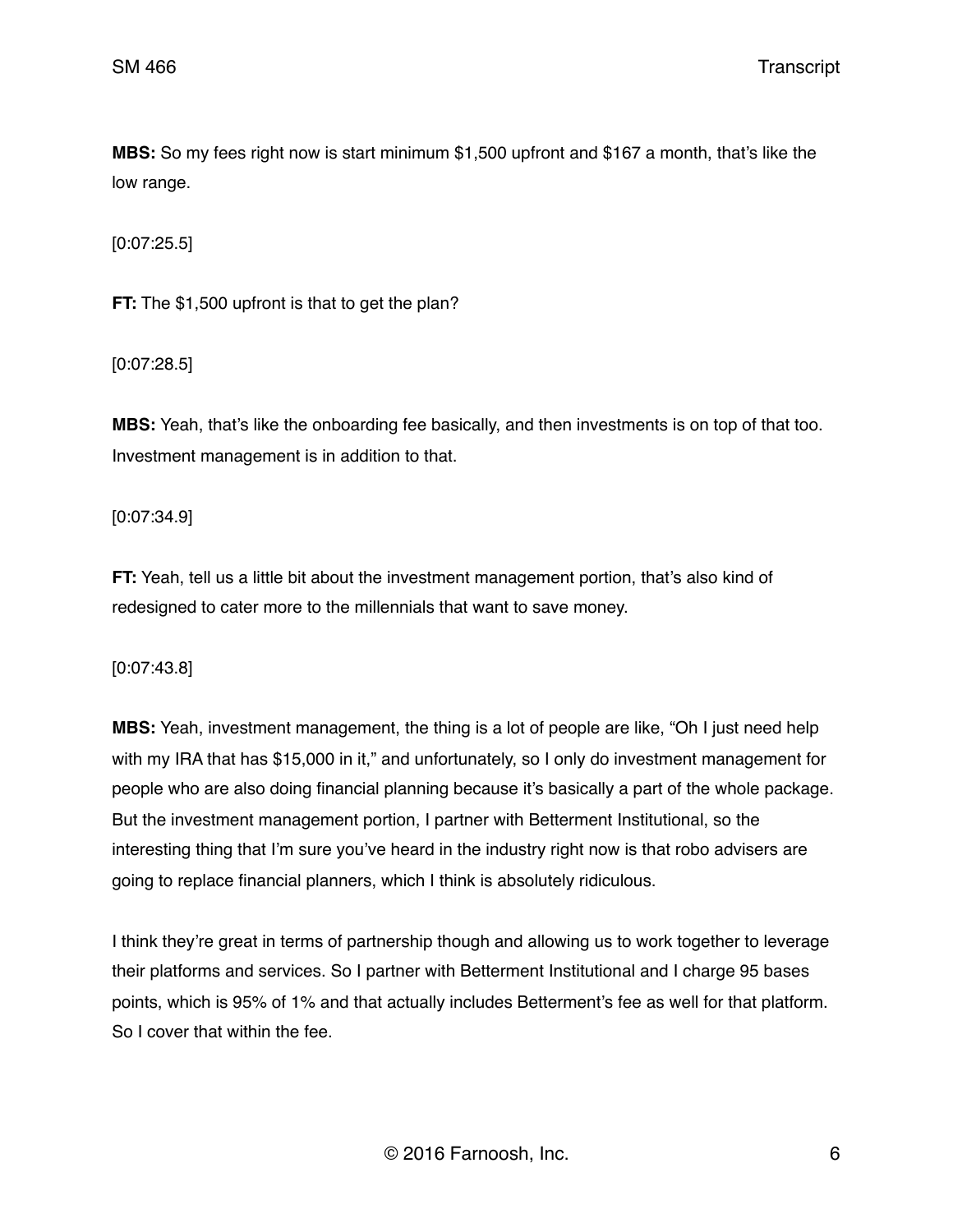Then basically I link my clients accounts up on there and I'm able to oversee the accounts, I'm able to help them adjust the allocation on the accounts, we're able to check in on that together. wWe can log in and then Betterment now also has a platform kind of like Mint where clients can also link up their outside accounts and together we can view account balances, we can track net worth and share things that accounts are growing over time as well. So I really like leveraging that part of the platform with my clients also.

[0:08:54.5]

**FT:** What's the number one question you get from clients?

#### [0:08:57.1]

**MBS:** Number one question I get from clients is, "How much should they be saving?" Or, "How do we compare to other clients? How do we compare to other people you've talked to?" Is probably the second most important one. I get those ones.

## [0:09:07.8]

**FT:** "How much should I be saving?" Do they give you some context? Like do they understand that at least your savings is just a relative figure to whatever your goals are and of course there's like you want to have about six to nine months of emergency fund? Some would say even for millennials it's just three months because you're probably going to find a job faster than say a baby boomer in this market. What's your take on how much savings you need for any emergency savings?

#### [0:09:34.7]

**MBS:** I basically give the same answer. That's the question that I always get is, "How much should I be saving right now? How much do I have put away?" And so I constantly have to bring it back to, it really is dependent on your goals and the lifestyle that you have for yourself now, and the lifestyle that you envision for yourself for the future and then I'll start with some ballpark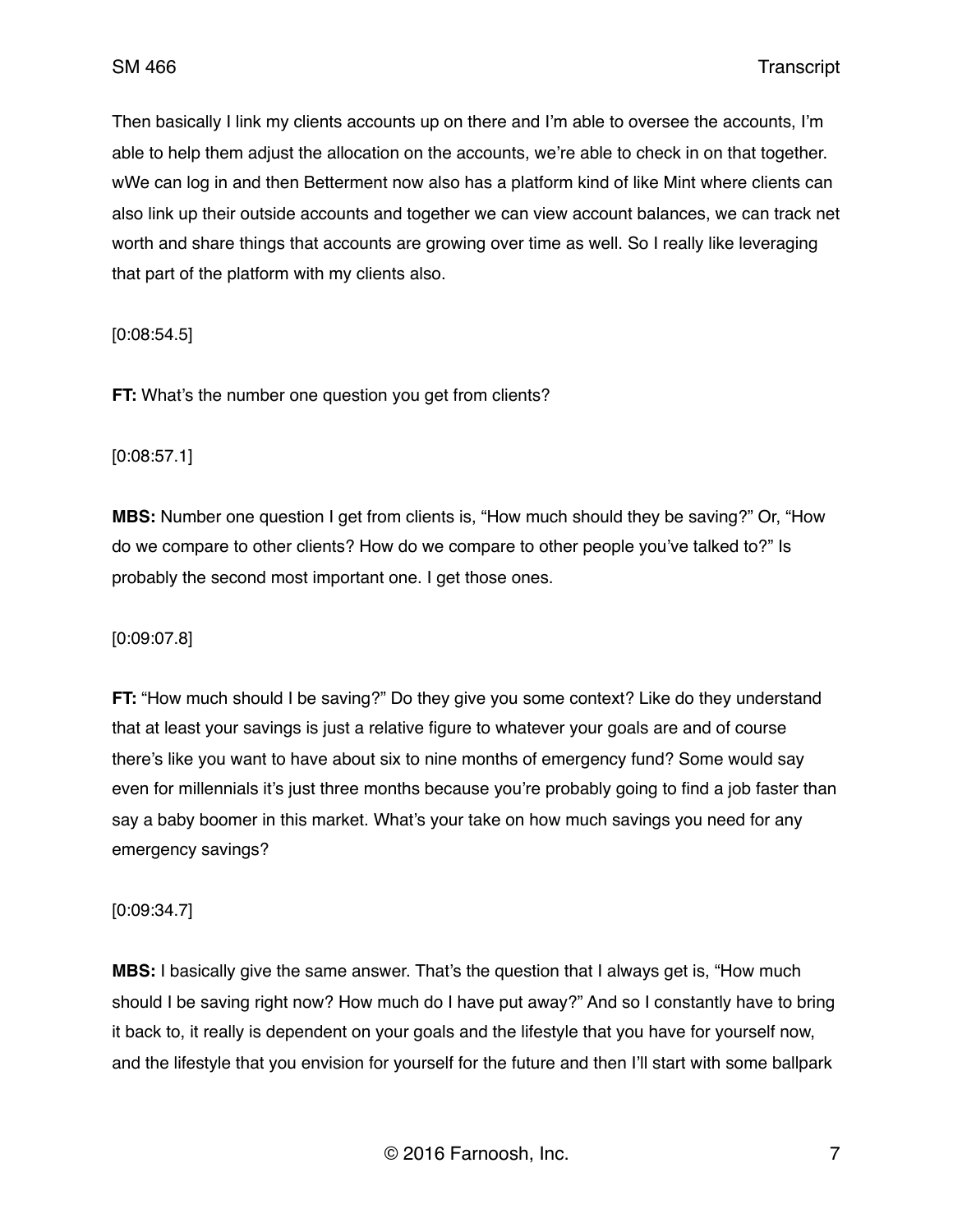figures. If you're in your 20's, try to save at least 10% of your net income, if you're in your 30's, try to save at least 15%.

If you're just getting started, people typically just want a guidepost to know about that they should be aiming for and the thing is, that's why you work with a financial planner because by going through the process, then you will know how much you need to save. But when somebody asks me off the cuff, I have to give them a general number and educate them on this is why it's important to dig in because you have to really do that goal visioning for yourself and figure out the types of things you want.

That's also a big thing with millennials as well, there's a lot of stress and anxiety around money, and feeling like you should have all this things taken care off especially with social media and I talk about FOMO and how social media impacts us and the way we compare ourselves and kind of beat ourselves up also. With our finances, we looked to where everybody else has and we don't actually spend the time figuring out what it is that we want for ourselves and how we can get there.

[0:10:40.6]

**FT:** You talk about FOMO, what about YOLO? You hear that a lot too right?

[0:10:42.9]

**MBS:** Yeah, YOLO.

[0:10:44.1]

**FT:** "You only live once, I'm a millennial, I'm going to save later." I don't think that's specific to millennials, I think it's every young generation has that mentality that, "I'm 25 now and I'm not going to retire until I'm like — if I ever retire I'll be 65, 70. What's the rush?" How do you relay the sense of urgency to a younger client?

[0:11:09.5]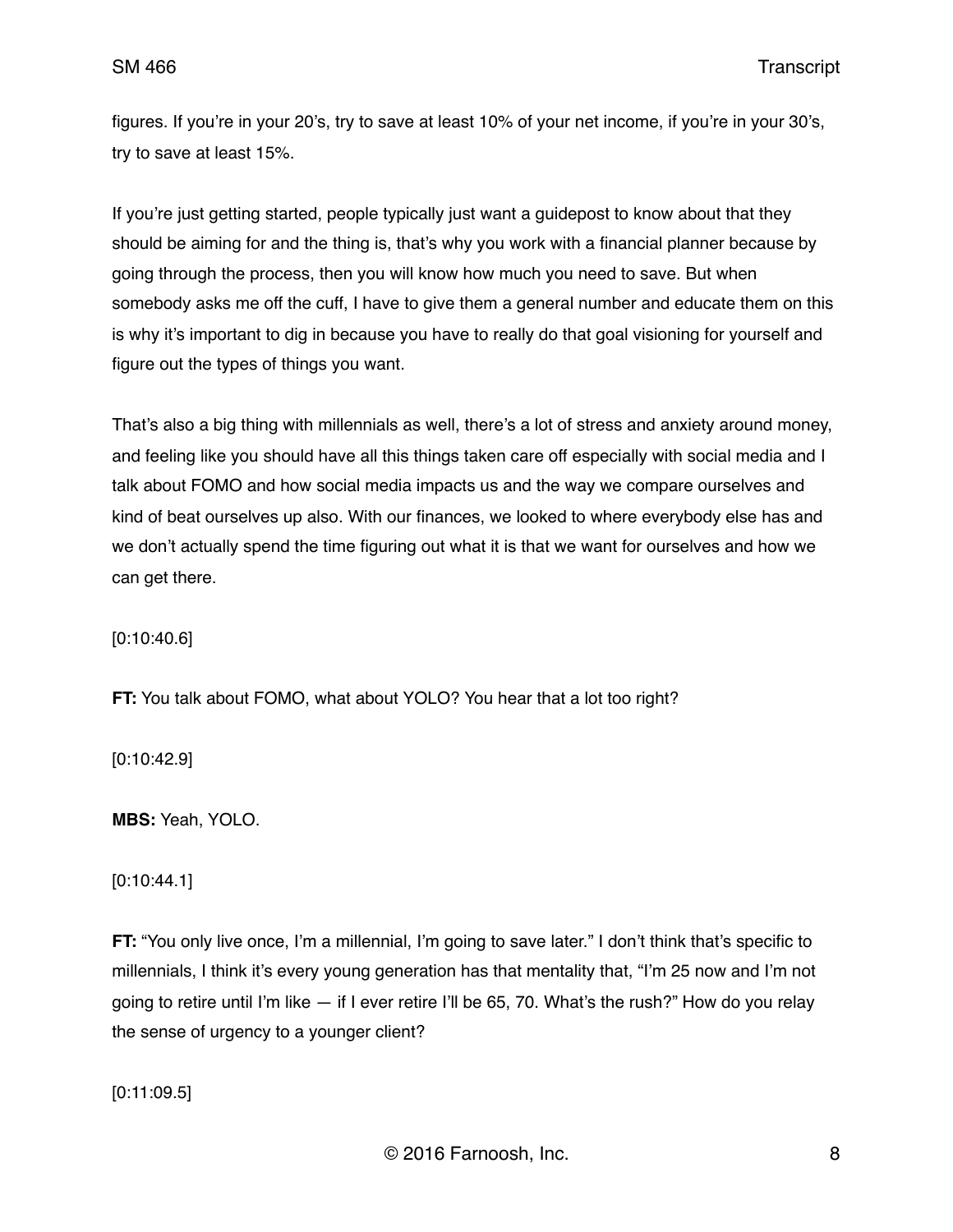**MBS:** So actually I think I have a blog post on my blog that's titled *YOLO, So Don't Ignore Your Need for Life Insurance*. So that's obviously dependent on your income. I try as much as I can to educate about the benefits of compound interest and what the benefits are of starting early versus delaying and that's where a lot of personal story for me comes into play of me growing up at a family that struggled financially, understanding what that ketchup process looks like, understanding what my parents went through now that they have kids and they're trying to work, they're working multiple jobs jut to put food on the table.

So I really tried to educate the benefits of starting now and putting that discipline in place so that you are stashing for your future. I try to curb it to the education. Education is my biggest thing in making it relatable for my clients. So I think in my book I have a comparison chart of early Eleanor and late Lauren in terms of how they, you know, when they each started saving and it can translate to hundreds of thousands of dollars and I think a lot of people don't necessarily see the dollar signs attached to it. They're told to start early but they don't necessarily see how that, or understand how that can play out for them.

## [0:12:14.5]

**FT:** Yeah, the numbers do not lie and when you think about, when you reverse engineer that big number, it comes to like \$10, \$20 bucks a day. That I think also drives it home.

#### [0:12:25.0]

**MBS:** Oh yeah. Especially, a lot of my clients are going through their cash flow and I think that just being more strategic with where you're putting your money too. You want to pay down that first but if you can afford to like put more into your 401(k), if you get a raise, if you get a raise and it's a 5% raise like bump up your 401(k) contribution as well. Don't just assume that that's going to automatically increase because you're right. You should also, you have to keep an eye on lifestyle and placing those things. So it's important to bump up your savings overtime also.

## [0:12:51.4]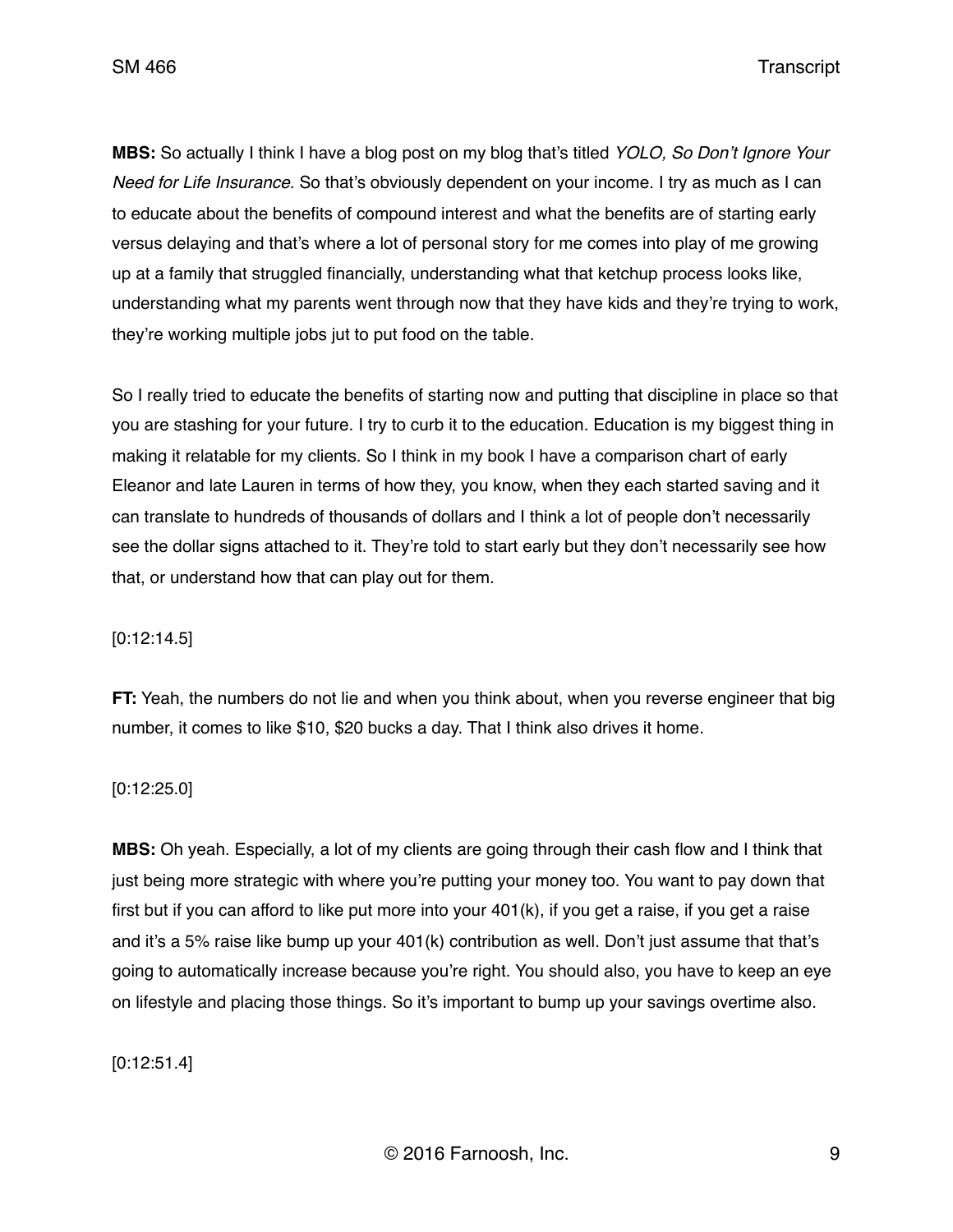**FT:** Yeah, put your money to work. You mentioned a little bit of your personal background, tell us a little bit about your childhood and your earliest memories of money. You had said that money was a bit of a struggle growing up. So what did you learn about money as you were being raised?

[0:13:10.6]

**MBS:** So the interesting thing for me, even starting my own business, it was so interesting because it played such a big part. My money history played such a big part of why I'm passionate about what I am passionate about and how I got to where I am but I was also very sensitive to it because I'm growing up in a full Italian household. Family's very important and I just never wanted to discount the work that my parents did put in for me. But I will say, my parents struggled financially while I was growing up.

It was interesting, one of the questions is always, "What's your earliest memory?" And I constantly go back to this memory and it sticks out in my head because it was such like an impactful moment for me. I remember when I was eight years old coming home from school one day and we lived in a two story home, I could hear my parents fighting upstairs and they were fighting about money and my dad was yelling at my mom about buying clothes for us for school or something, and we never really bought, you know, my mom didn't really buy us — we shopped at Payless for shoes. It was not like we were going out designer label shopping.

My mom is doing what she thought was right, she was trying to provide for us and she was paying certain bills. Comes to find out there were certain bills that weren't being paid and my parents basically were in the midst of almost losing the house, bankruptcy, all of these things. I remember, eight years old, just hearing these fights about like where money was being allocated and it was then that I realized, "Oh no, we don't have enough. We don't have enough."

That kind of stuck with me through growing up. My parents worked so hard, my dad worked multiple jobs at some points in time. He will do anything for family as well but they just didn't have the money, education. My family didn't have the financial education in terms of when to begin saving, how to save, how to budget. It just wasn't there for them and I kind of took the opposite route. I worked since I was 15, I got my first job and I threw school through high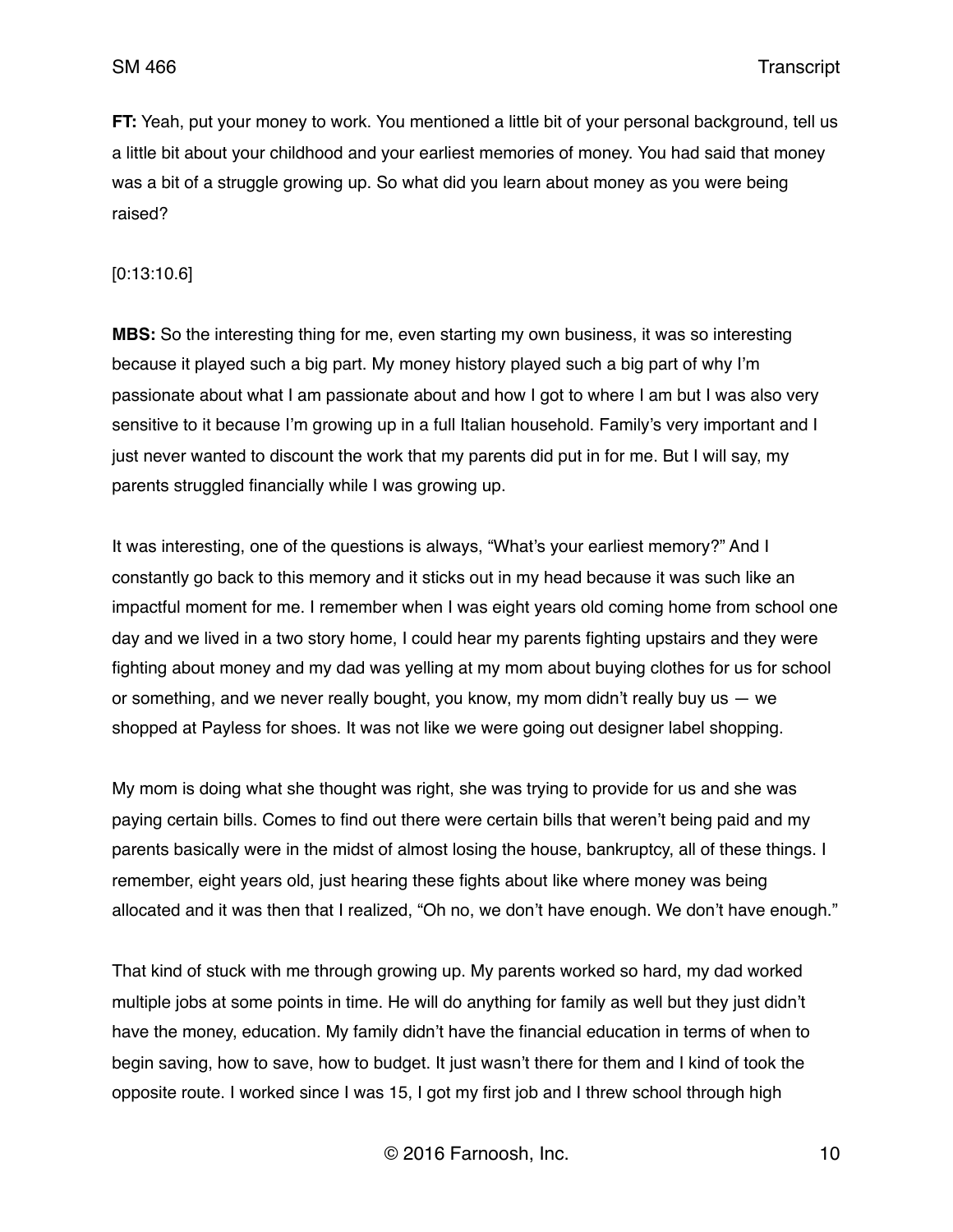school, ever since and I had to work to pay my own way through college and even then, I was very stressed about money.

I remember turning 16, my parents were actually getting me a car for one of my gifts. I was getting good grades and they're getting me a car and I'm at the dealership, it strikes me at the dealership that if my parents are buying me a car, and I kind of already know they don't have money, somehow this car is happening and I'm like, "Oh crap, you're not going to have any money for me to go to college are you?" I remember coming to this realization at the dealership, my parents were not impressed with me.

[0:15:21.9]

**FT:** I'm impressed with you.

[0:15:23.5]

**MBS:** Yeah, right. So they were like, they were trying to do something nice for me and they were doing something nice for me. It was just priorities, different priorities. I grew up actually having that bag lady syndrome that you hear about in our industry that "there will never be enough, there's never going to be enough, I'm going to end up on the street, there's no enough number". It wasn't until I was in college, my sophomore year is when I landed the job in the financial planning industry and that actually shifted my perspective that I saw, "Okay, there is this whole industry," and it was a fluke that I got this. I was a receptionist in the financial planning firm. I just happened to be looking for a job.

But I began to see I was front and center for this world of like these clients coming in with all of this anxiety and they'd meet with this financial planners who were actual financial planners who did all of the comprehensive stuff and they would leave with the plan in place and I got to see how these guys were helping this people get organized around their finances and I was like, "Ah, this is what I should be doing. There's this whole world," and that was kind of it for me and I switched but even now, my husband's always like, "What's your enough? What's enough?" And we hired our own financial planner for ourselves last year when I got pregnant. I was launching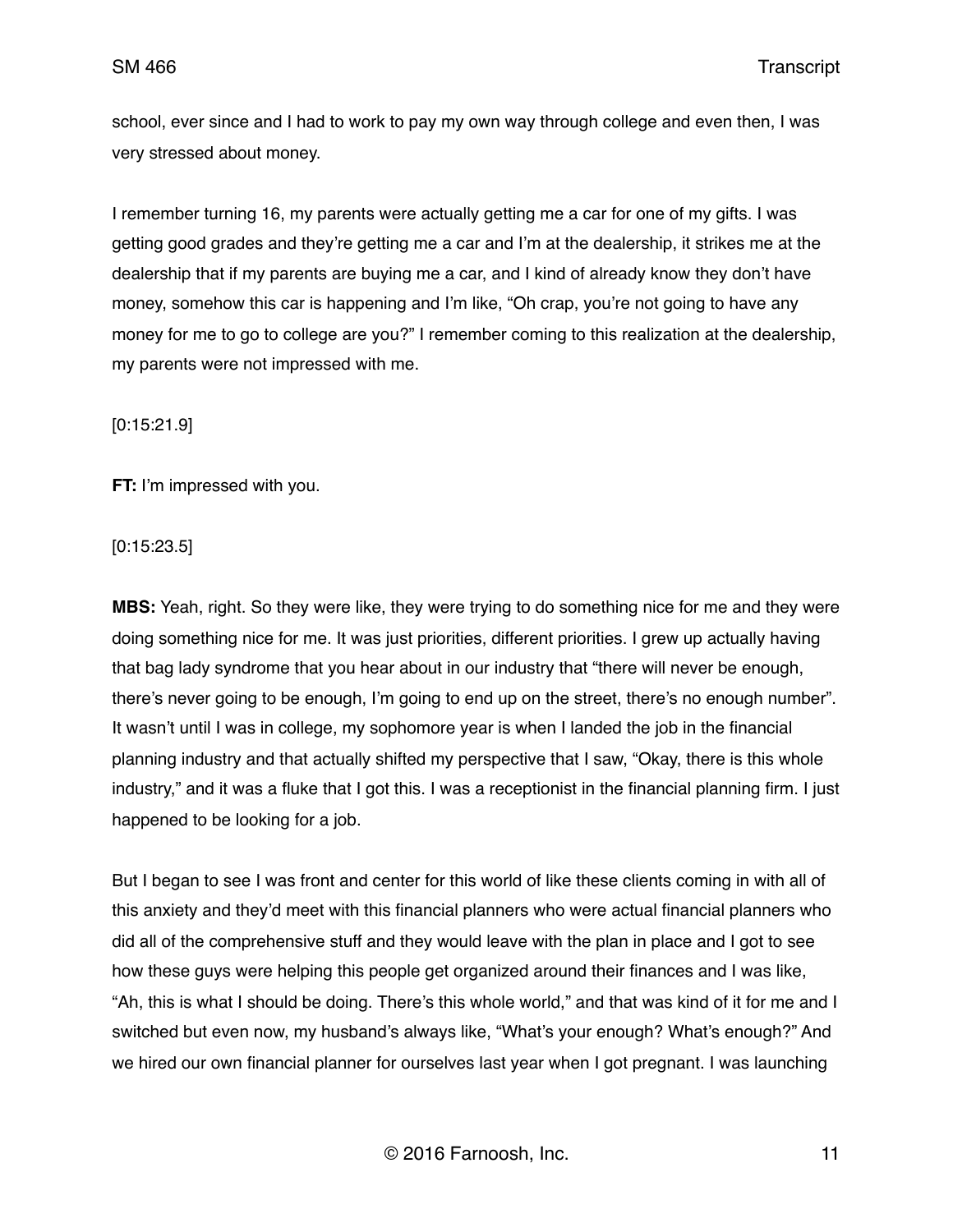business and everything. I was like, "We need our own outside perspective." So that's been like one of the best things for us as well.

[0:16:38.8]

**FT:** I understand you're a military spouse as well?

[0:16:40.8]

**MBS:** Yeah.

[0:16:41.9]

**FT:** That adds another layer of complexity.

[0:16:45.4]

**MBS:** Another layer, yeah. The funniest thing, we decided I would launch workable wealth while he was like floating in the middle of an ocean on deployment in 2013 and so I basically, which was actually really interesting, we decided to do this. I kind of was left alone with my own thoughts for a couple of months to work this out. We decided I would launch, I launched in 2013 and then when he came back, his contract was actually up and it was basically, it was coming up and it was the option of he was either going to stay in and be deployed again and we knew it.

Or he was going to transition out, we were going to start our family and he really wanted to be around. He didn't want to be deployed a lot, he made that decision. So he transitioned out like right after I started my business. So it was a very hectic time for us. But yeah, he did reserves and he was an officer in the military, helicopter pilot for 10 years. So that was a whole another financial transition, talk about changes, we also went through IVF at the same time too.

[0:17:39.3]

**FT:** My gosh.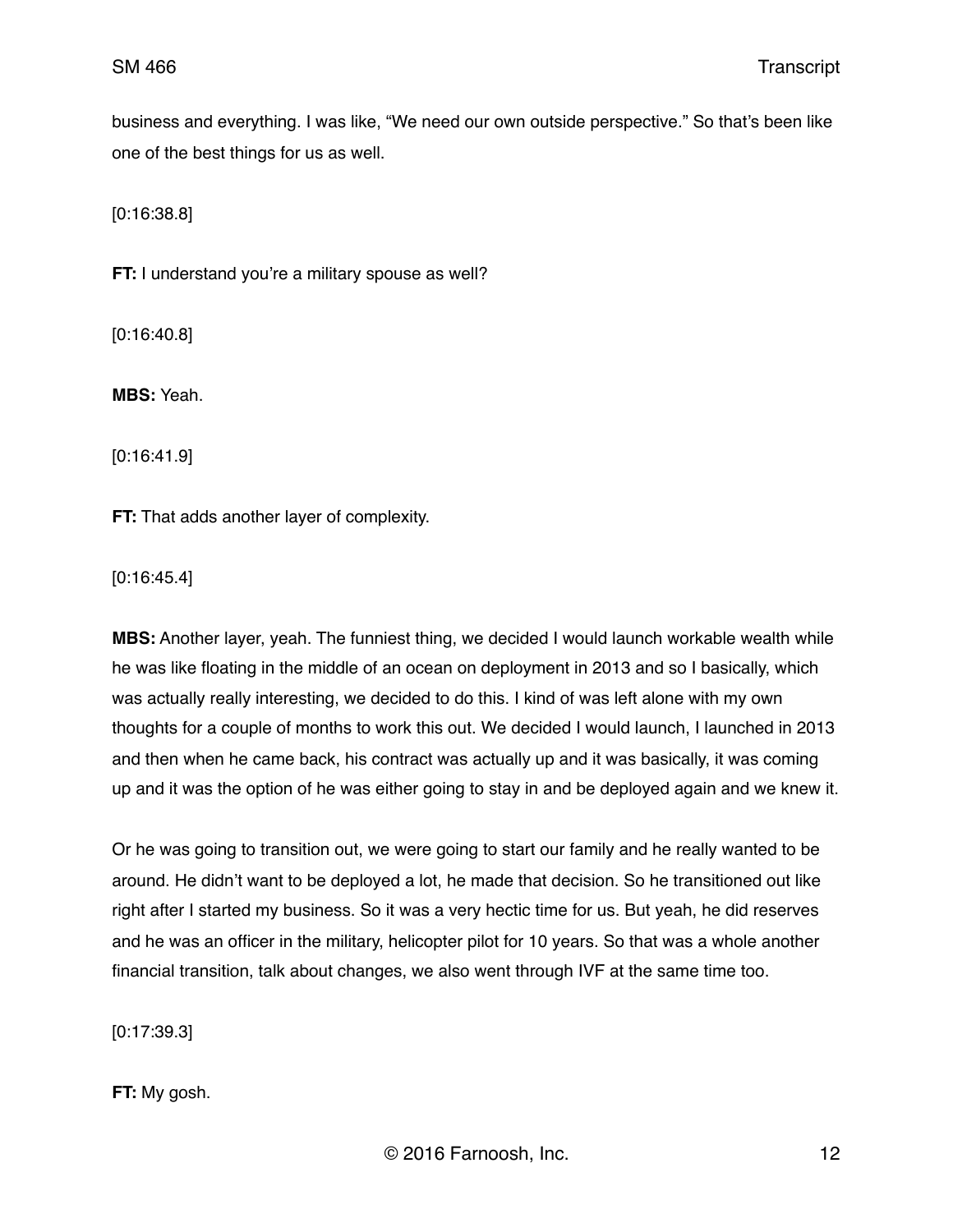[0:17:40.2]

**MBS:** Crazy stuff happening.

[0:17:41.5]

**FT:** So you had a lot of personal experience to glean from for your clients

[0:17:46.3]

**MBS:** Yeah, oh yeah. Which is interesting thing too that people always like, "What kind of planning do millennials even need? What kind of planning do young people even do?" Okay, look, we changed jobs, started a business, had to pay for fertility treatments like move, we bought a house last year, those are things that people need a financial planner for.

[0:18:06.0]

**FT:** You walk to walk and you talk the talk.

[0:18:07.4]

**MBS:** Yeah.

[0:18:09.5]

[SPONSOR BREAK]

[0:18:09.9]

**FT:** We all work hard and we deserve a good night's sleep. I've told you about the Casper mattress before, it's the mattress Time Magazine named one of the best inventions of 2015. Casper is something new to the mattress industry, a brand sold directly to consumers. What

© 2016 Farnoosh, Inc. 13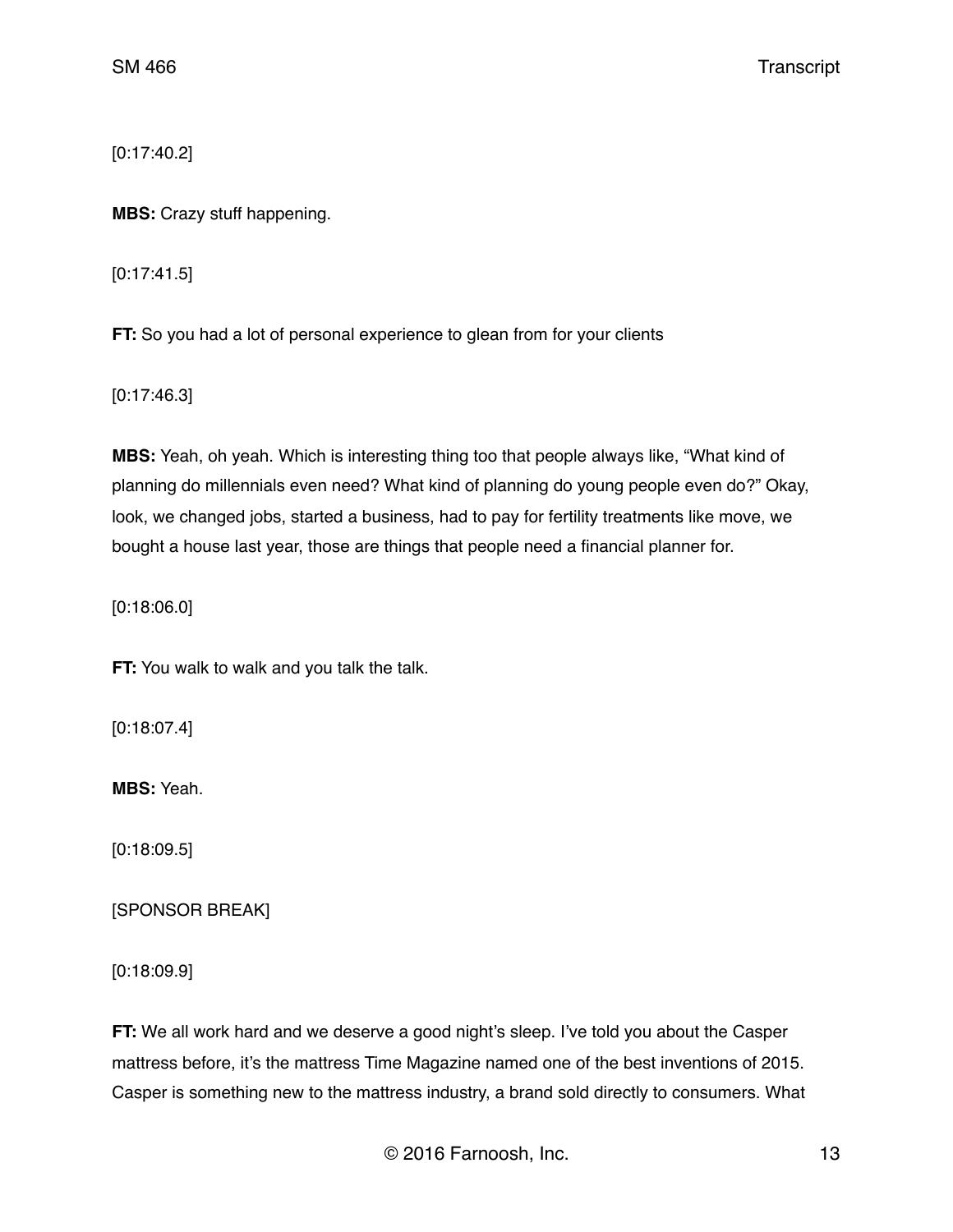does that mean for you? It means, you can get the Casper, an obsessively engineered mattress that's made in America, at a shockingly fair price and it's comfortable.

Casper combines springy latex and supportive memory foam to create an award winning sleep surface with just the right sink and just the right bounce, and Casper ships directly to you for free in the US and Canada, returns are free too. They make it really easy to try the Casper. You can try for 100 nights risk free in your own home and if you don't love it, they'll pick it up and refund everything.

If you go to Casper.com/somoney and use my code "So Money", you'll even get \$50 off any mattress purchase. So rest easy and try Casper today for 100 nights in your own home and get \$50 towards any mattress purchase by visiting casper.com/somoney and using my code "So Money".

## [INTERVIEW CONTINUED]

#### [0:19:18.3]

**FT:** Okay, so between the IVF and your husband getting deployed and starting the business and having the baby, what was the biggest financial challenge? Maybe it was even not successful? We talk about failure on this show as a means to enlighten our listeners about what not to do or how things could have been handled differently. What would you say in your personal life, in your personal financial life, was a money mistake?

## [0:19:47.7]

**MBS:** I wouldn't say — everything we went through last year, I would say those were money mistakes per se. I think the biggest misstep we've done, if we've done like a misstep in the past few years, I've made money mistakes in the past so we could talk about those ones. I'd say in the past few years though, we were always, I was always big on saving because going back to like that bag lady thing. I'm a squirreler, I'll squirrel away things. I think it was, things just gotten moved around quite a lot. We had savings but it was like, "Let's use it for this, let's use it for that," and our goals just got so out of whack because we were doing so much at one time.

© 2016 Farnoosh, Inc. 14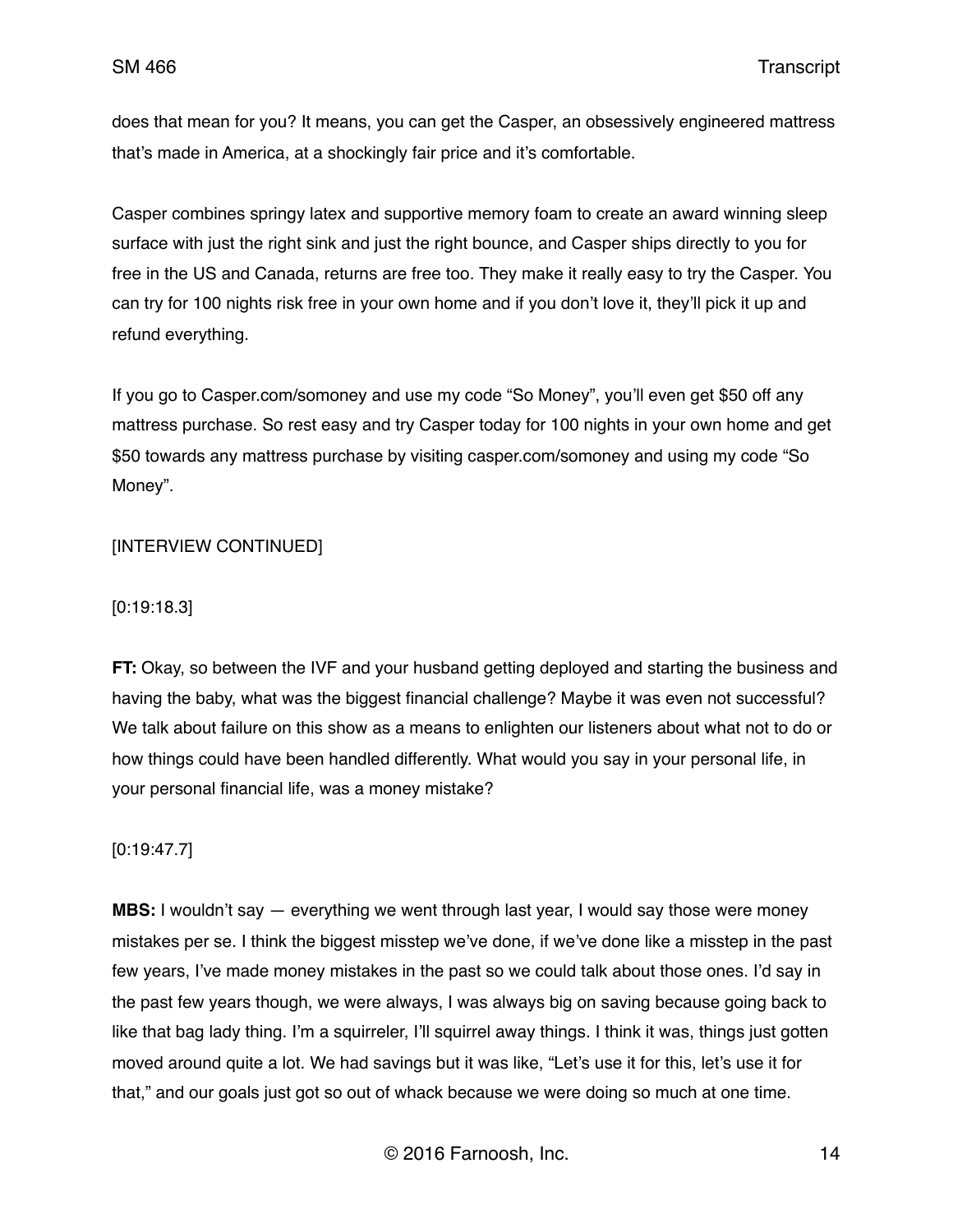So I'd say our biggest mistake was just like not going back to "here are our top few things that we want to accomplish and here is why this things are important to us." We ripped the Band-Aid all at once and it was such a stressful time, it was so stressful in terms of trying to prep him, it wasn't even financial but like him going through that transition out of the military, he went to the naval academy as well in addition to that. So you talk about really having to start over, find your career, get comfortable networking, be able to promote yourself and not have somebody else dictating your path.

That was an incredible challenge for him, for our marriage, for the finances, giving up, crunching those numbers and he was a Texas state residence before and now we went to California. We just lost 10% of our income right off the bat. So I think it was not being clear on priorities was a mistake but that was probably it in terms of the stress and anxiety that it caused us that it didn't necessarily if we had taken the time to breathe and re-connect to those things that are important to us.

# [0:21:24.1]

**FT:** Do you think that part of why you did so many things simultaneously was that there was like a fear of time running out or why you think you felt the need to do everything like that at once?

[0:21:40.7]

**MBS:** I think part of it was like fate in terms of things piling up. It was like a matter of do we want him to deploy again right now or since he has the option does he just get out? And it was like, "All right, well you're going to get out." So that was kind of like we hadn't expected that. So that was a surprise. I think the IVF one, especially fertility treatments, that's like a whole other thing we could talk about. But that is something where, and I've written about this too. Once you decide you want to have a baby and then you find out you can't have a baby naturally, stuff gets real. Because then that's when you start to see everybody else have a baby and you don't have a baby.

[0:22:15.5]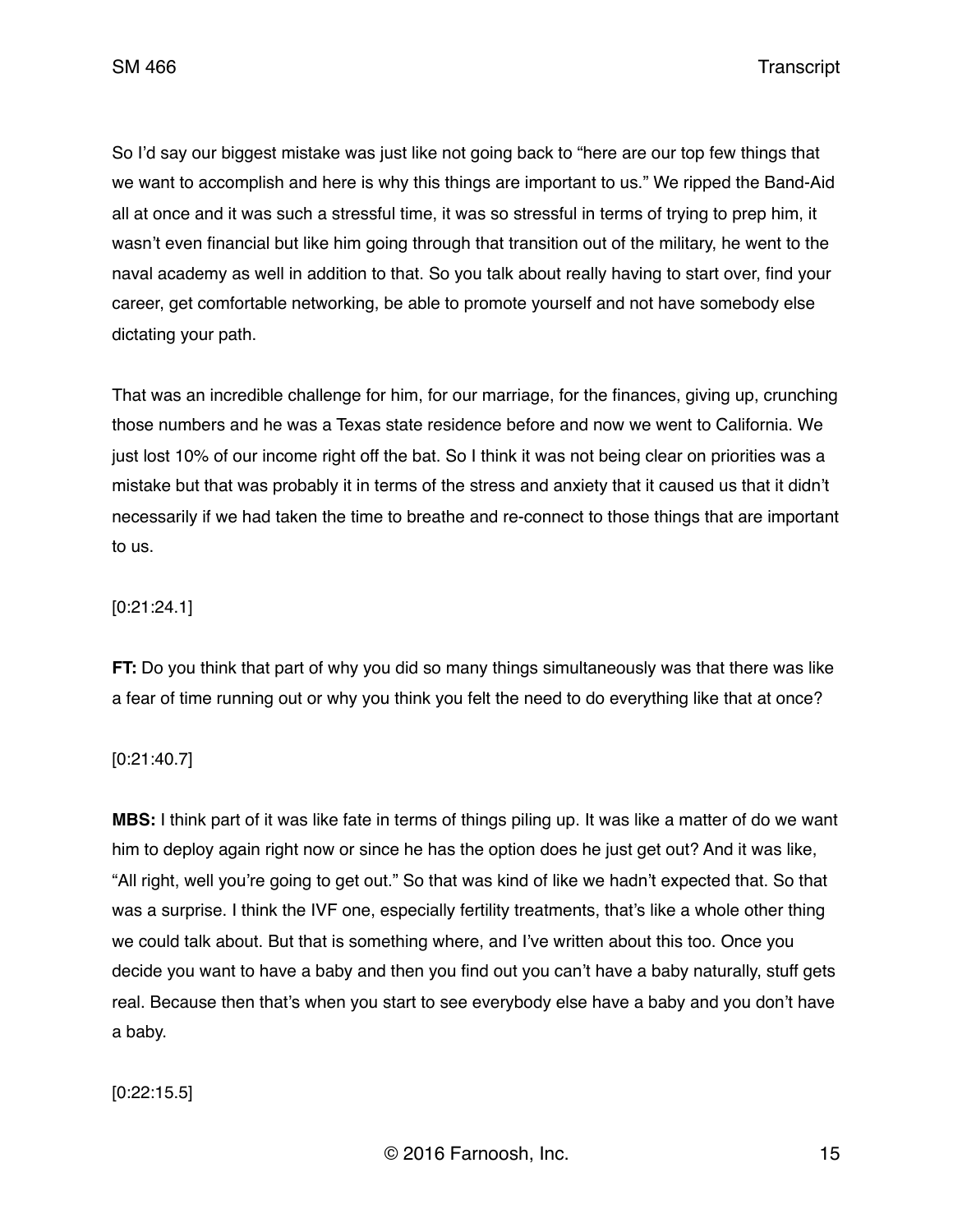**FT:** Right, I've been there.

[0:22:17.7]

**MBS:** Oh yeah. So we totally could have waited and we had already waited a year and then we started fertility treatments and so I think it was, that was like, "We're going to make it happen." We just chose like because it felt so much, it felt bad not to have a baby.

[0:22:30.9]

**FT:** Yeah, I know and they say it's never a "perfect time" to have a child. You can always think of a million things that are going to be hard to juggle once the kid arrives, but you will never regret…

[0:22:42.7]

**MBS:** Exactly.

[0:22:42.8]

**FT:** …having a child.

[0:22:44.3]

**MBS:** I think it was like wanting to have all of the boxes checked and wanting to have certain things done by certain points in time, which is like, and me being, almost to my detriment of being a planner. I was like, "We have to have all this things in place ahead of time and I'm also trying to run a business," and that was actually, that's why I said getting the financial planner once I did get pregnant and then we were like moving and doing this things. Us hiring your own financial planner was so great because I also felt the pressure to run things in our household and I'm the financial planner, I should be running everything.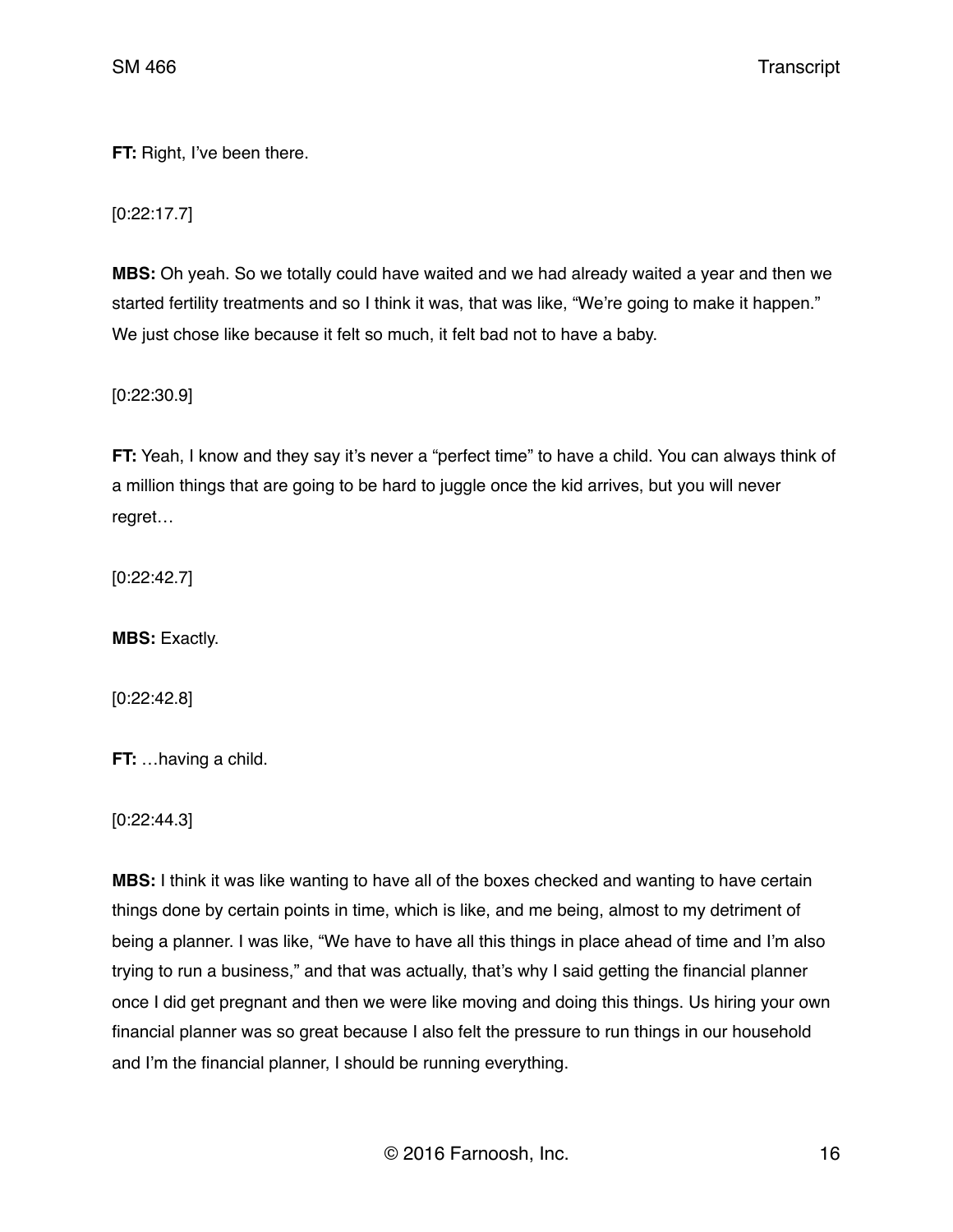## [0:23:13.6]

**FT:** So when a financial planner hires a financial planner, what are the questions that you ask to be sure that this person is going to be the best fit for you and your family?

# [0:23:23.1]

**MBS:** I was very particular about who I wanted to work with and what kind of skill level and personality they had to have. I very much looked to their experience and they had to have at least be in the industry longer than I have. I didn't want to work with anybody that was, you know, I've been in the industry for 10 years or 12 years now. I didn't want to work with anybody else who wasn't as experienced, if not more so experienced than I was.

I also wanted to know that they were kind of in similar life stages. Were they part of a big firm or a small firm? Did they have their own firm? Then also like their life experience where those things do matter. For me, I didn't want to work with an older white man because that's just not anybody who personally relates to me. So working with — we chose a financial planner who is in his late 30's, who also has two young kids at home who is very much about living your best life, and I really respect him.

He's a few years further along than me in his career but I really respect the way he works with clients, I really enjoy like, he has a different model than me but I basically, I looked for somebody that I would respect his opinion and I also respect the way he runs his business. So that was kind of what I looked for just in terms of their experience level and where he was at in his life stages and knowing that he was beyond me but not too far beyond me is helpful and comforting. When we had the interaction, knowing that he spent as much time talking to me as he did talking to my husband was so important.

So just that initial interview, he made sure their interaction was great and he took things off my plate that I felt to explain that he would jump in. He didn't necessarily always side with me, which was good too. I wanted to have that person who would kind of debate me as well because again, I can be a little bit, you know, "This is how things should be."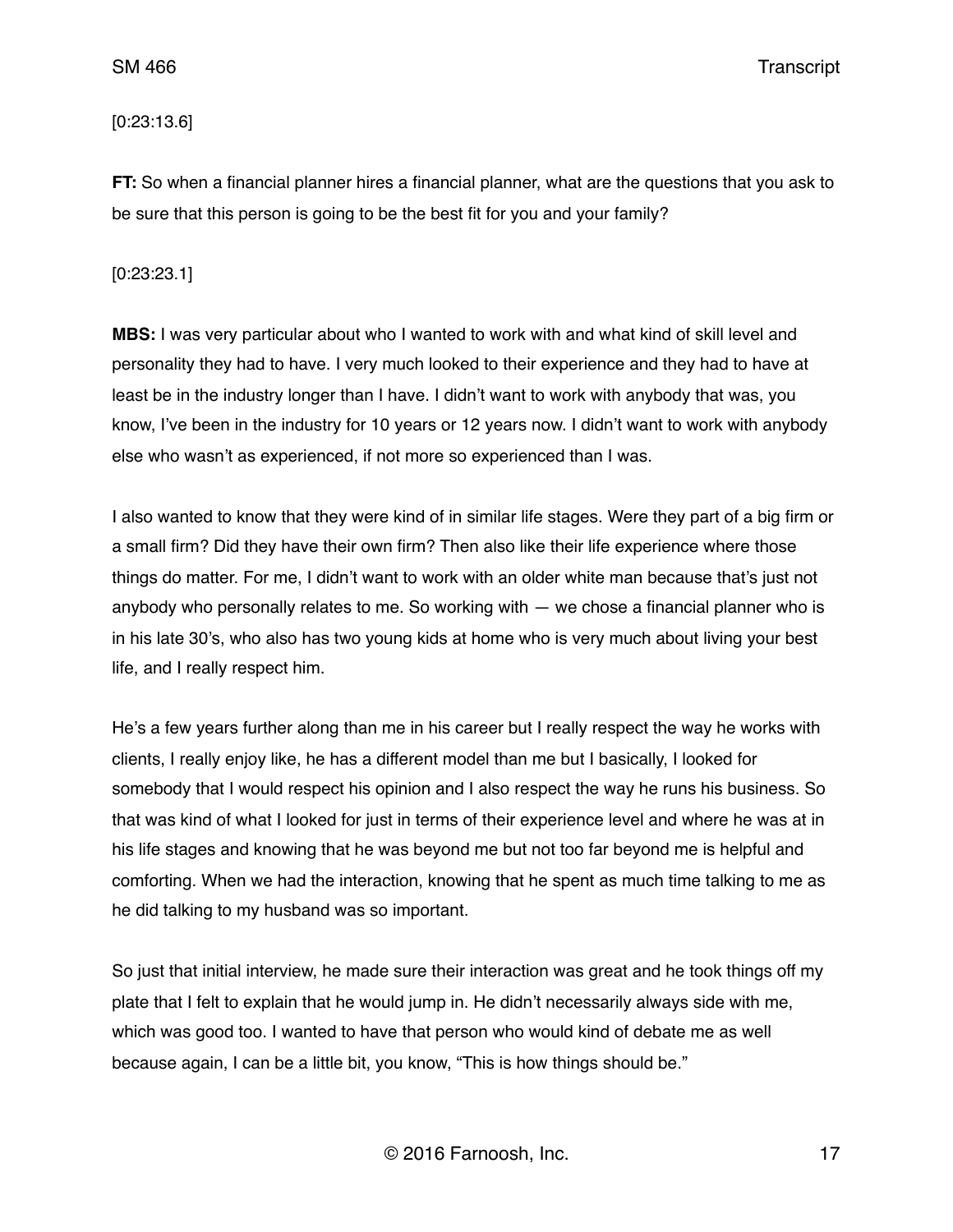[0:25:02.0]

**FT:** You don't want a yes man or a yes woman.

#### [0:25:03.5]

**MBS:** Yeah, exactly and we were very particular, we went through like three or four different interviews after, that was after I scouted out people online as well.

[0:25:14.5]

**FT:** Very good to know, and it doesn't concern you that his model is different than yours?

[0:25:18.6]

**MBS:** No, he has a retainer model as well, just a little bit different than mine. But it doesn't concern me at all because I know we're still getting that full comprehensive financial planning advice and he's still providing a ton of value in that area. I think the fee is very competitive, it's totally on par with the services he's providing. So I didn't have any issue with that.

# [0:25:41.8]

**FT:** You have a perspective, an insider's perspective on the financial advising industry and I'm curious to get your opinion on where you think the weaknesses are. I think that what you're doing is very much the future, you might even be a little ahead of your time. There's a resistance still in the wealth management world to think that millennials are just not ready for it, we don't you know if you're managing, I get it though.

If you're an adviser and you've got a hundred clients and they're all making millions of dollars, you're not going to try to suddenly market yourself to a millennial, you're doing fine. But at the same time, millennials just by the numbers, we're a force to be reckoned with. It would behoove any financial adviser to recognize that and to maybe cater to that? Where do you see some of the pitfalls or the shifts that have yet to happen?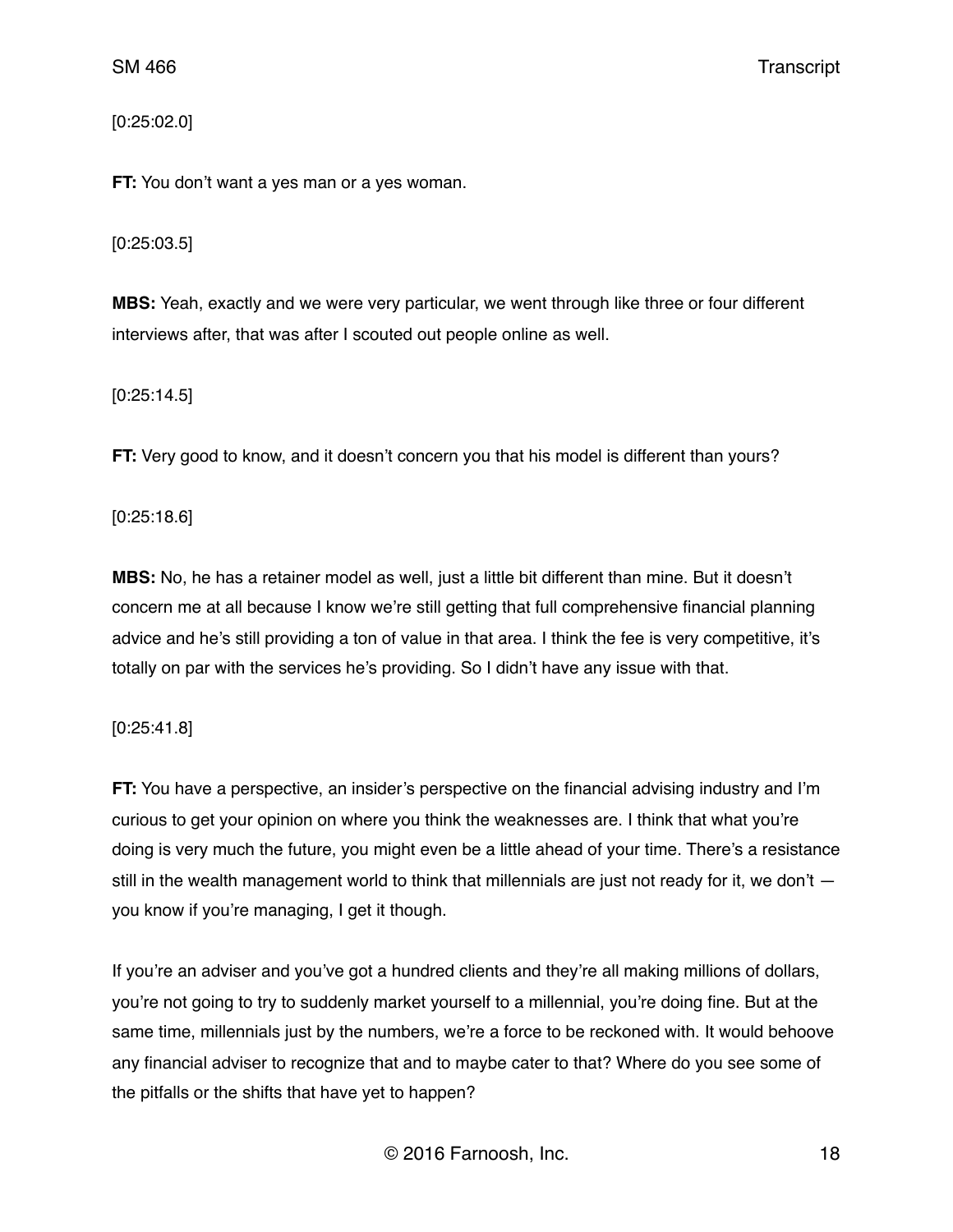## [0:26:35.7]

**MBS:** On that first point or the last point you made, I always say it's so interesting to me that people think that millennials don't need help and it's not a profitable business and many of the advisers who are now working with those, who have their hundreds and millions of dollars forget that they actually got their start in the industry by selling life insurance to their clients. They were touting a product and that's how they became financial planners themselves. I always say, bring it back to, we're not selling life insurance, we're now providing a needed service to this clients to this millennials, to our peers and our hope is we're going to build those relationships and they're going to grow in time to those situations as well.

So all we're doing is going about building our practices in a much more ethical way. On that note. So I also think just in terms of the weaknesses though. I think the lack of technology I think is a big thing, it's very archaic, even coming from — I loved the firms that I worked at before I launched Workable Wealth. I learned quite a lot, but it did seem that it was always printing out and depending on, "Well this report says that you're going to have 20 million dollars when you retire so you're good to go or whatever."

So I think the dependency on the 30 page reports and the mahogany desks, everything is very formal, I think that is, that needs to be done away with. I have clients all across the country and based in San Diego, I have clients from here to New York and many states in between that I can work with from the comfort of my office and they can be on their couch and people say it's not professional enough and it's actually inhibits the relationship but I have to disagree because I get to see my client's homes, I get to see their kids, I get to see them interact with their kids in the background. It's a more intimate thing with my clients by getting to use the technology.

I also see, and this is across the board, I do things the way I do and I'm so passionate about education with my clients because I see the way things are explained in terms, and eyes glazed over in terms of financial planners presenting financial plans, going through the numbers and I can't tell you how many times I either saw the man only talked to in the couple and like the woman, you could see she was nodding her head and didn't understand and it was just so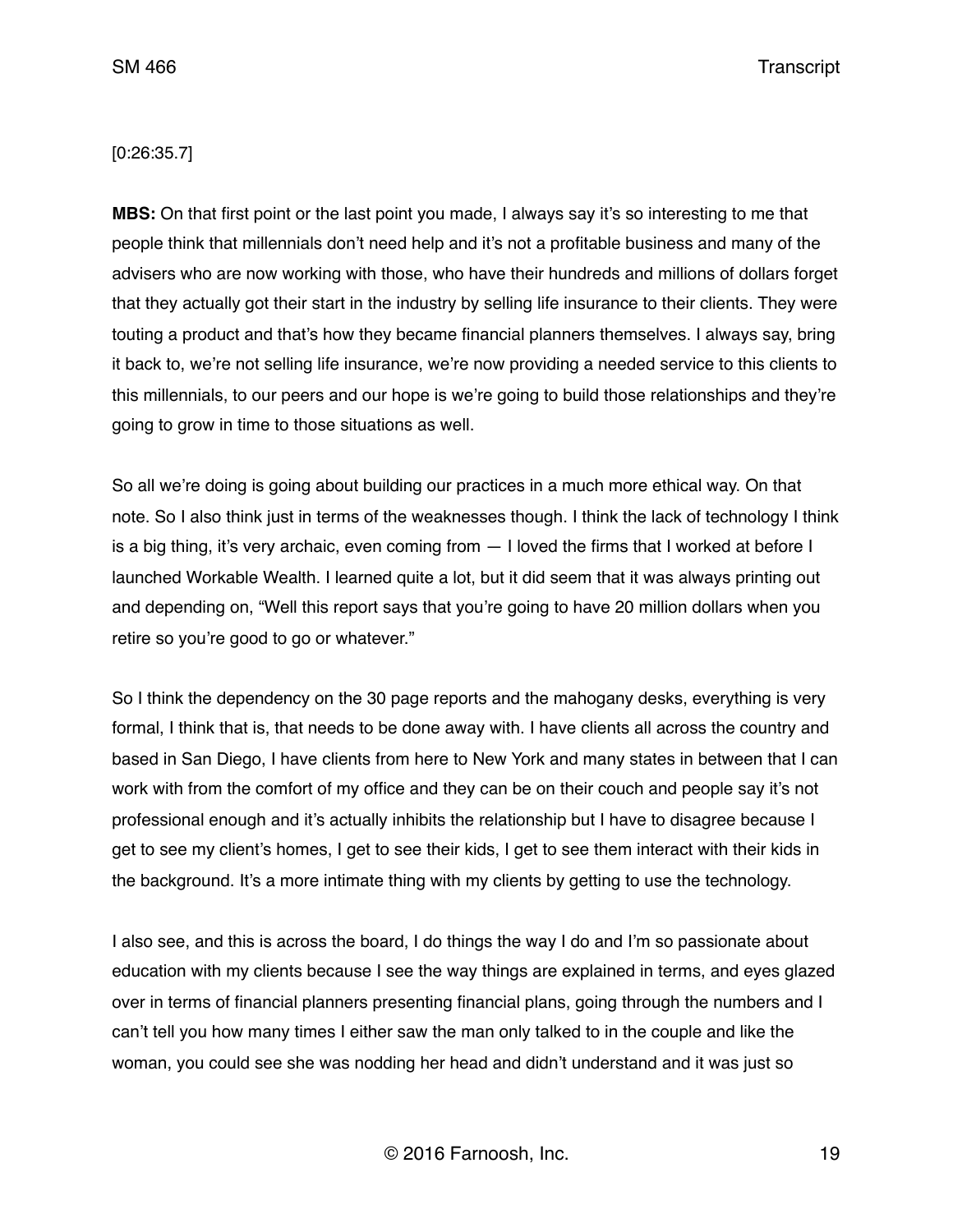frustrating to me. You can see this people are not invested and you're just talking to make yourself feel smart.

I think that is one of the things like people are calling BS now. You have, with technology, you can find somebody, you don't have to work with somebody — you're not just limited to your little city. You can work with whoever meets your personality, meets your needs. So I think that's one of the changes as well that companies need to get on board with. They need to realize that it doesn't matter how many reports you push at somebody or how you explain something.

If your clients are not invested in you, if they're not sharing their personal lives with you, if you're not helping them to negotiate their salaries or talk about if they should fund their kid's college education or to make sure they're on track for retirement, whatever these things are, the life planning is not as big in firms right now as it should be. That's where our younger generation of financial planners were making it so much more about that life planning. We're basically helping our clients to navigate those things that I've never, you know, I help my clients negotiate salaries, I help my clients start businesses. I have never seen, in my previous firms, I never saw a financial planner do that.

#### [0:29:48.6]

**FT:** Those mahogany desks by the way, if you're wondering where the fee is going, I had to walk out of a couple interviews with financial advisers. The whole time they were just pitching me their Excel spreadsheets and the projections they were making about their stock picks and I'm like, "Hi, have we met? I am not interested in that deck. Have you asked any questions?" So I think you're right. Maybe that worked in our parent's generation. That was a different model, it worked but yeah, you got to get with the times.

I had a listener write in and asked me, I'm starting a business, a year or two into his business. He wanted to know if it was appropriate to work with just the financial adviser to help him with his business and his personal finances or does he need more than one person? I suggested a CPA as well.

[0:30:46.4]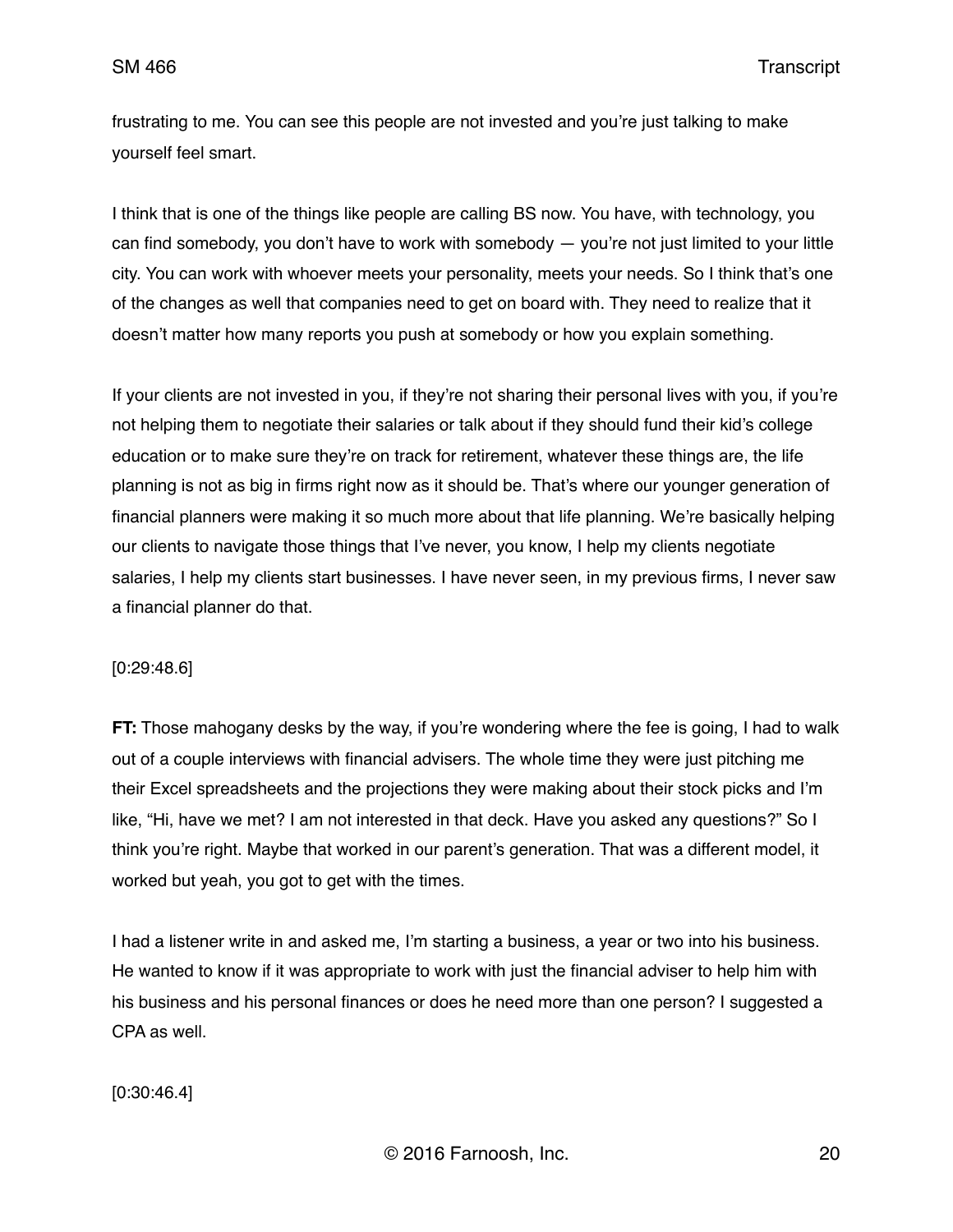**MBS:** Yeah, I would have suggested a CPA. A CPA is the other person you need on staff or on like retainer or whatever and then also a boo keeper. Working with a lot of, I work with a lot of female entrepreneur clients and I will say, if you're launching a business in your business and you're not looking at your books like you need to be and if you know you're not going to be, you better budget for a bookkeeper because that bookkeeper is going to ensure that your CPA can actually do their job. Then as a financial planner, one of my clients referred to me as a rent a CFO the other day, which I think is also, I was like, "That's good."

[0:31:18.7]

**FT:** That's good. That's good to know that you can do that as well.

[0:31:22.7]

**MBS:** So I think you need to have an accountant on staff definitely. Working with entrepreneur and a CPA and a financial planner should be able to get the job done and then some sort of bookkeeper person who is at least going to keep your stuff organized for you.

[0:31:35.6]

**FT:** Right. All right, let's do some So Money fill in the blanks Mary Beth. This is when I start a sentence and you finish it, the first thing that comes to mind. If I won the lottery tomorrow, let's say \$100 million dollars, the first thing I will do is \_\_\_\_.

[0:31:49.8]

**MBS:** Buy a vineyard in Italy.

[0:31:51.0]

**FT:** Nice and you would just move there or you would just have it managed? Outsourced?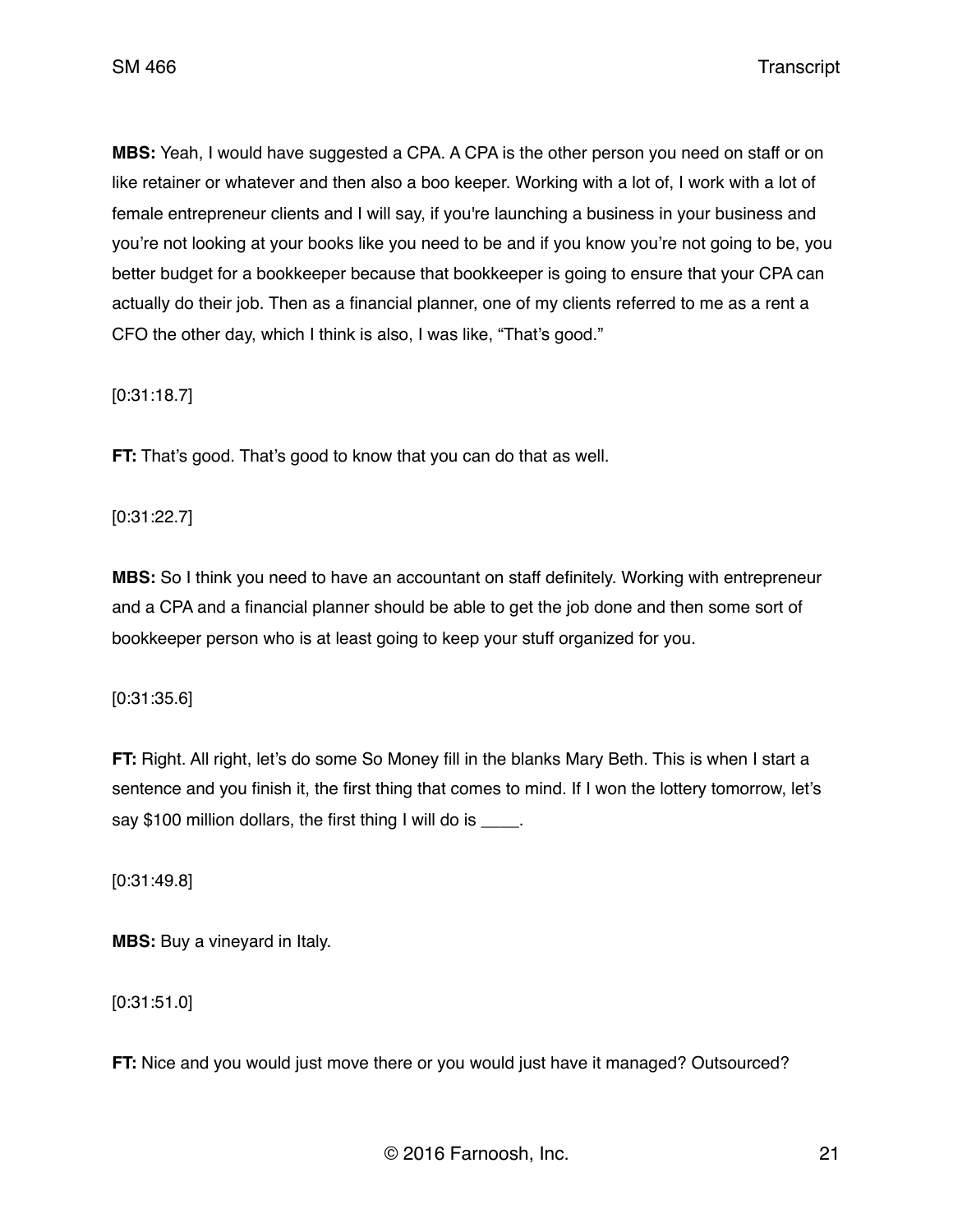[0:31:54.9]

**MBS:** I'd probably live there like half the year.

[0:31:57.8]

**FT:** Fabulous. When I splurge, the one thing I like to spend on is?

[0:32:03.2]

**MBS:** Sunglasses.

[0:32:05.8]

**FT:** Really?

[0:32:06.8]

**MBS:** It's just like, it's between like nails and manicures but they're not even like  $-$  actually I would say I splurge.

[0:32:12.3]

**FT:** The designer ones?

[0:32:14.0]

**MBS:** Not even designer. I just like to buy, I collect them, I take all the funky ones. I wouldn't say splurge, it's just like my thing to buy is funky sunglasses.

[0:32:20.6]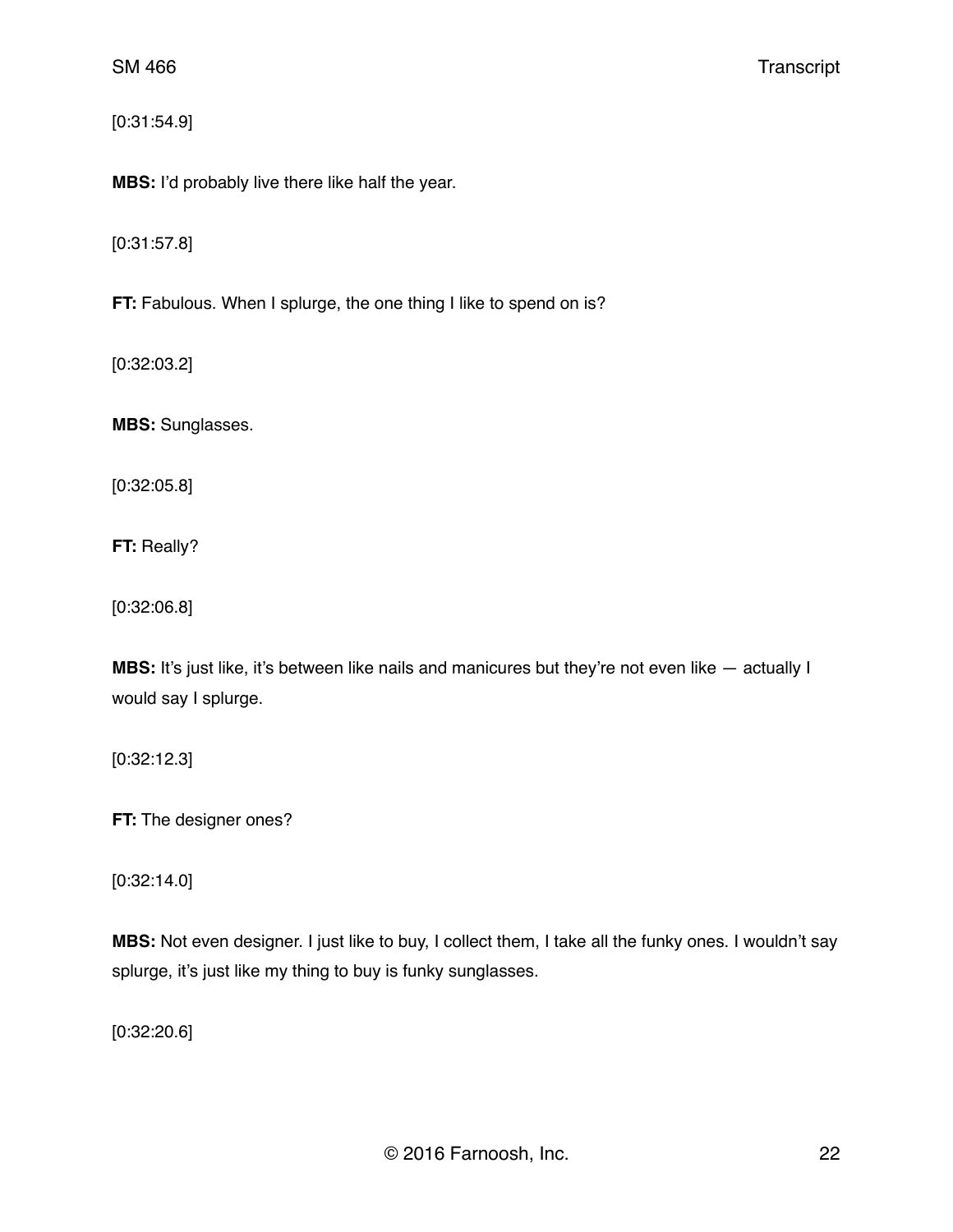**FT:** I can't be trusted with sunglasses. I lose them, I drop them. Once every five, six years I'll splurge on like designer pair.

[0:32:29.4]

**MBS:** Same here.

[0:32:30.7]

**FT:** Then I'll lose it six months later.

[0:32:33.5]

**MBS:** My last pair I had was old navy.

[0:32:34.9]

**FT:** Yeah. All right, one thing I spend on that makes my life easier or better is \_\_\_\_.

[0:32:43.6]

**MBS:** A house cleaner.

[0:32:44.8]

**FT:** Amen to that. When I donate, I like to give to \_\_\_\_ because \_\_\_\_.

[0:32:49.4]

**MBS:** Military charities because they've had such an impact in our life and getting our freedom and I could go on and on.

[0:32:56.6]